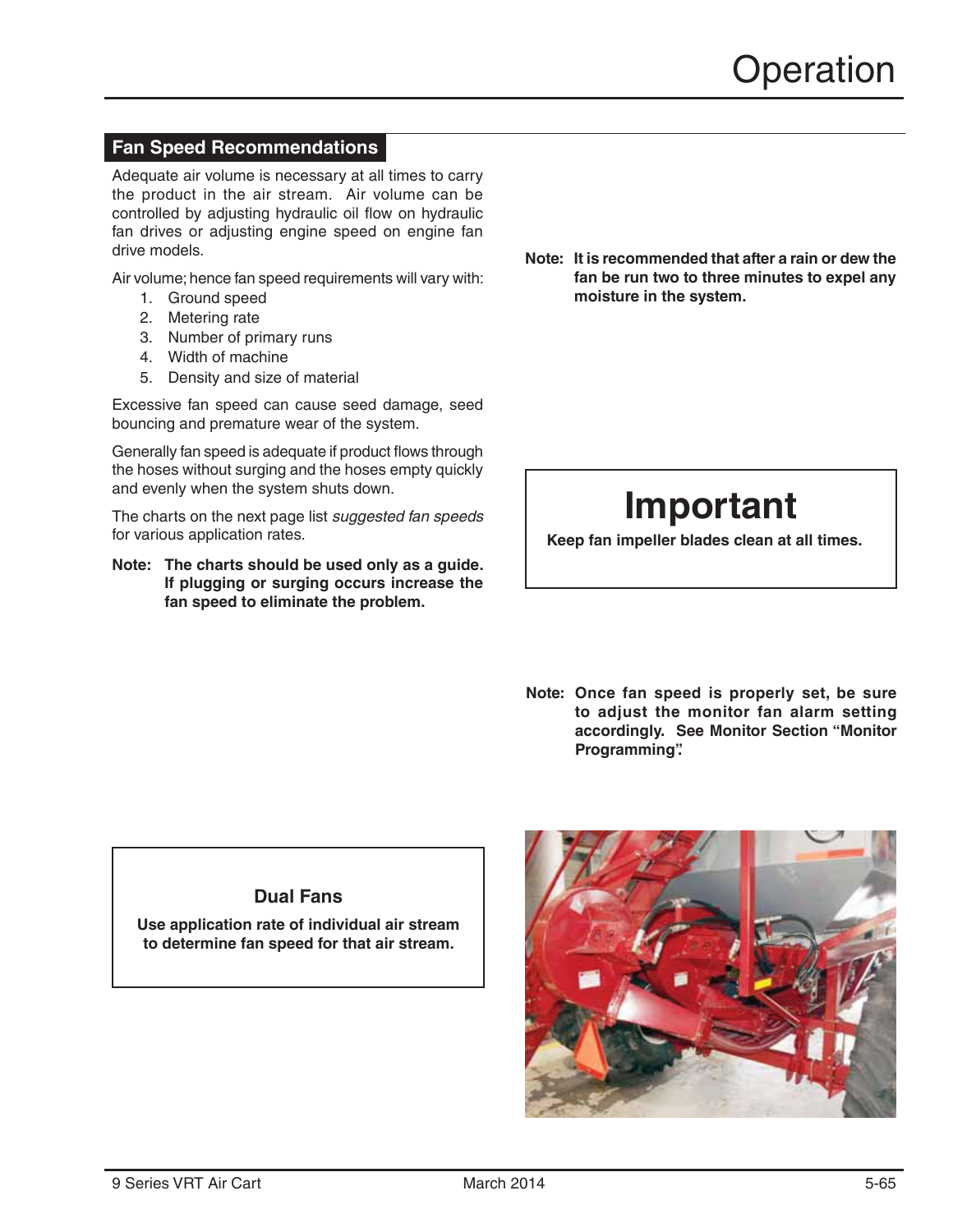# **Fan Speed Recommendations - Continued**

Charts are based on a 41 foot machine traveling at 5 mph (8 kph).

| 17 inch Diameter Impeller<br>Suggested Fan RPM @ 5 mph (8 kph) on a 41 ft unit                                        |                          |                     |  |  |  |  |
|-----------------------------------------------------------------------------------------------------------------------|--------------------------|---------------------|--|--|--|--|
| <b>Combined</b>                                                                                                       | <b>Fan Speed Setting</b> |                     |  |  |  |  |
| <b>Application Rate</b>                                                                                               | <b>Single Shoot</b>      | <b>Double Shoot</b> |  |  |  |  |
| $3 - 50$ lbs/acre<br>3 - 56 kg/ha                                                                                     | 3000 - 3250 RPM          | 2900 - 3150 RPM     |  |  |  |  |
| 50 - 100 lbs/acre<br>56 112 kg/ha                                                                                     | 3250 - 3500 RPM          | 3150 - 3400 RPM     |  |  |  |  |
| $100 - 150$ lbs/acre<br>112 - 168 kg/ha                                                                               | 3500 - 3750 RPM          | 3400 - 3650 RPM     |  |  |  |  |
| 150 - 200 lbs/acre<br>168 - 224 kg/ha                                                                                 | 3750 - 4000 RPM          | 3650 - 3900 RPM     |  |  |  |  |
| 200 - 250 lbs/acre<br>224 - 280 kg/ha                                                                                 | 4000 - 4250 RPM          | 3900 - 4150 RPM     |  |  |  |  |
| 250 - 300 lbs/acre<br>280 - 336 kg/ha                                                                                 | 4250 - 4500 RPM          | 4150 - 4400 RPM     |  |  |  |  |
| 300 - 350 lbs/acre<br>336 - 392 kg/ha                                                                                 | 4500 - 4750 RPM          | 4400 - 4650 RPM     |  |  |  |  |
| $>$ 350 lbs/acre<br>> 392 kg/ha                                                                                       | 4750 - 5000 RPM          | 4650 - 4900 RPM     |  |  |  |  |
| Fan Speeds given are when applying product.<br>Note:<br>It is normal for fan speed to drop when not applying product. |                          |                     |  |  |  |  |

Note: In a variable rate application set fan speed to match maximum product rate being applied.

#### **Dual Fans**

**Use application rate of individual air stream to determine fan speed for that air stream.**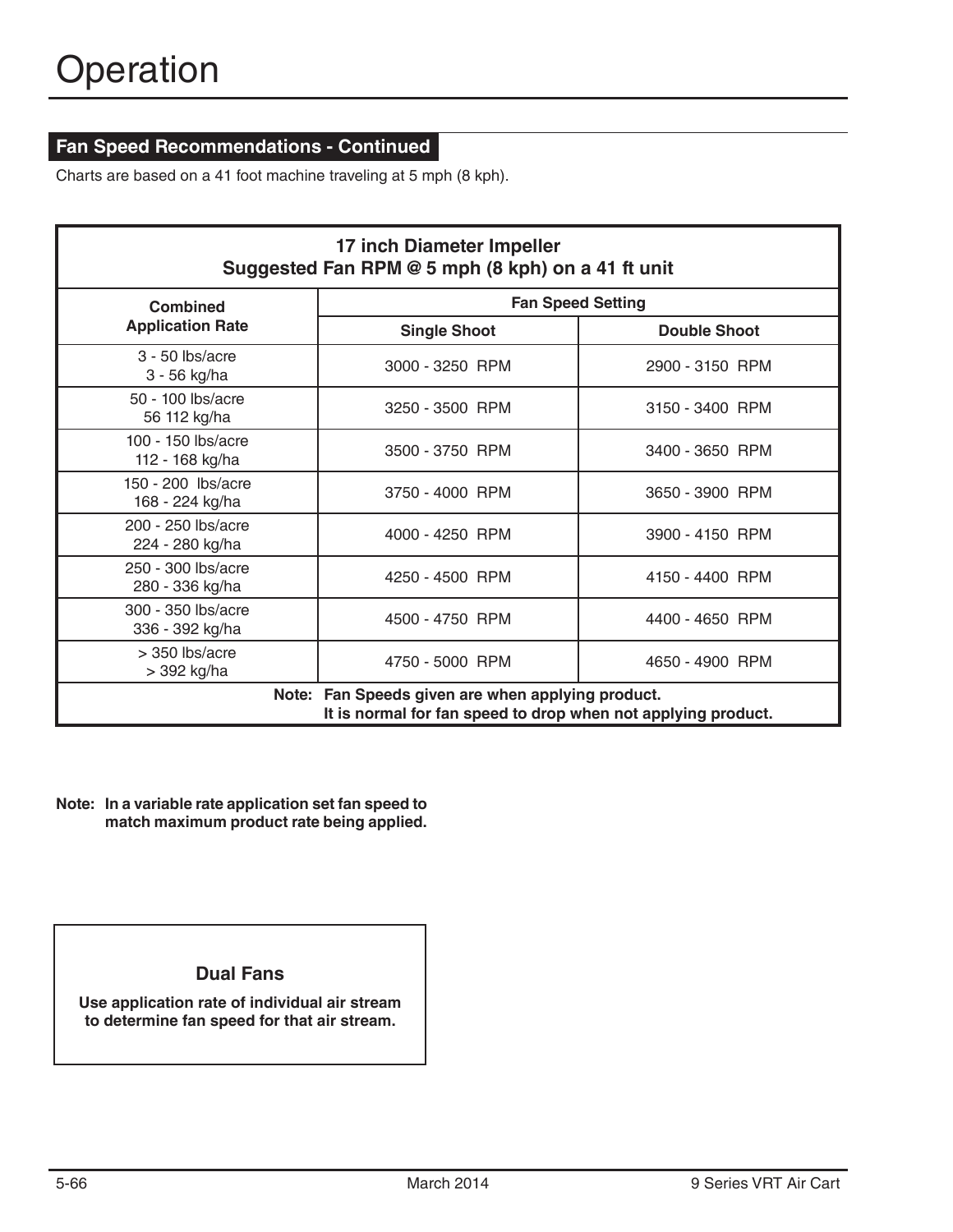# **Fan Speed Recommendations - Continued**

Charts are based on a 71 foot machine traveling at 4.5 mph (7.2 kph).

| 17 inch Diameter Impeller<br>Suggested Fan RPM 4.5 mph (7.2 kph) on a 71 ft unit                                      |                          |                     |  |  |  |  |
|-----------------------------------------------------------------------------------------------------------------------|--------------------------|---------------------|--|--|--|--|
| <b>Combined</b>                                                                                                       | <b>Fan Speed Setting</b> |                     |  |  |  |  |
| <b>Application Rate</b>                                                                                               | <b>Single Shoot</b>      | <b>Double Shoot</b> |  |  |  |  |
| $3 - 50$ lbs/acre<br>3 - 56 kg/ha                                                                                     | 3250 - 3500 RPM          | 3000 - 3250 RPM     |  |  |  |  |
| 50 - 100 lbs/acre<br>56 112 kg/ha                                                                                     | 3500 - 3750 RPM          | 3250 - 3500 RPM     |  |  |  |  |
| 100 - 150 lbs/acre<br>112 - 168 kg/ha                                                                                 | 3750 - 4000 RPM          | 3500 - 3750 RPM     |  |  |  |  |
| 150 - 200 lbs/acre<br>168 - 224 kg/ha                                                                                 | 4000 - 4250 RPM          | 3750 - 4000 RPM     |  |  |  |  |
| 200 - 250 lbs/acre<br>224 - 280 kg/ha                                                                                 | 4250 - 4500 RPM          | 4000 - 4250 RPM     |  |  |  |  |
| 250 - 300 lbs/acre<br>280 - 336 kg/ha                                                                                 | 4500 - 4750 RPM          | 4250 - 4500 RPM     |  |  |  |  |
| 300 - 350 lbs/acre<br>336 - 392 kg/ha                                                                                 | 4750 - 5000 RPM          | 4500 - 4750 RPM     |  |  |  |  |
| $>$ 350 lbs/acre<br>> 392 kg/ha                                                                                       |                          | 4750 - 5000 RPM     |  |  |  |  |
| Fan Speeds given are when applying product.<br>Note:<br>It is normal for fan speed to drop when not applying product. |                          |                     |  |  |  |  |

Note: In a variable rate application set fan speed to match maximum product rate being applied.

## **Dual Fans**

**Use application rate of individual air stream to determine fan speed for that air stream.**